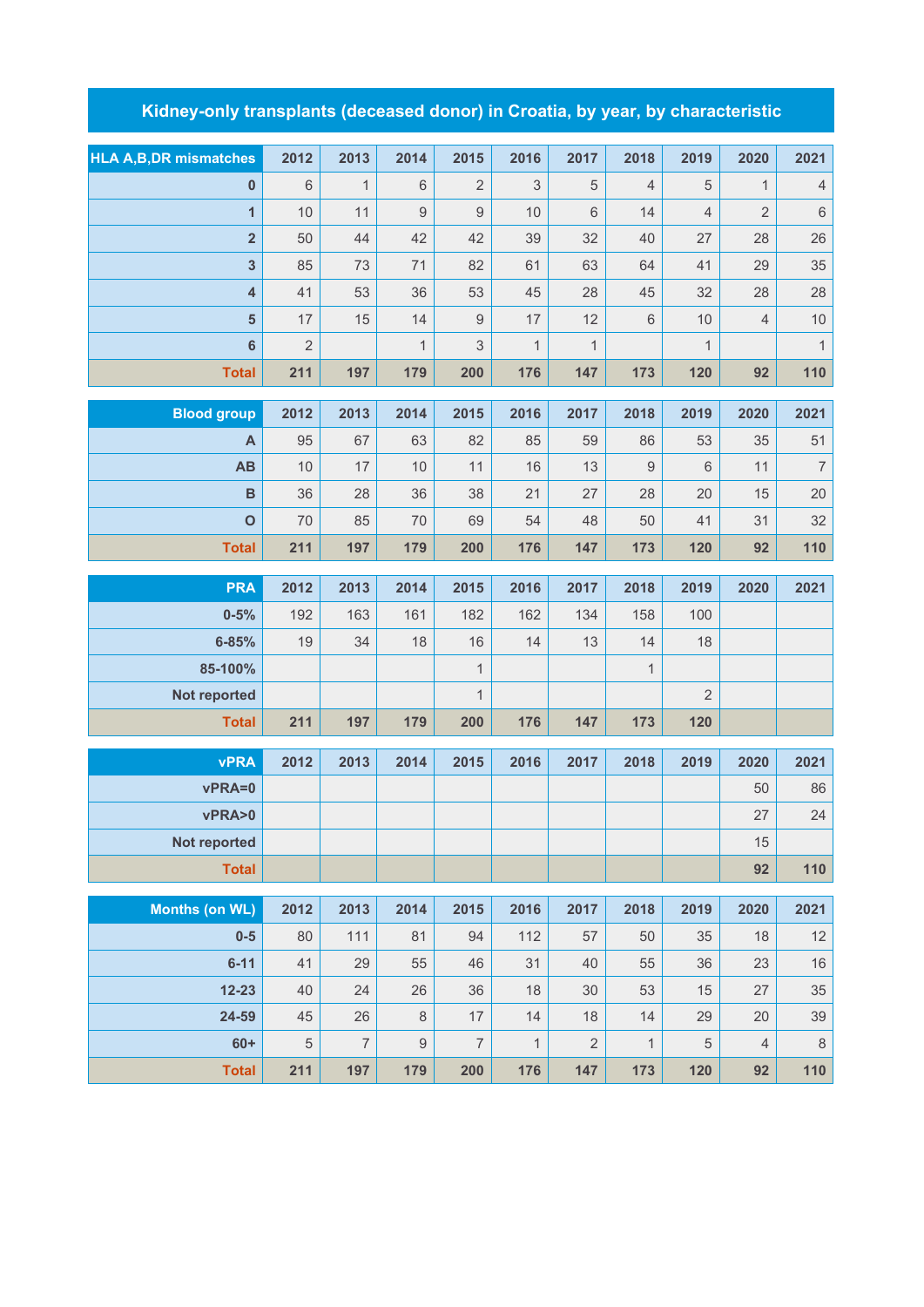| <b>Months (on dialysis)</b>               | 2012                      | 2013           | 2014           | 2015           | 2016           | 2017           | 2018 | 2019           | 2020           | 2021                      |
|-------------------------------------------|---------------------------|----------------|----------------|----------------|----------------|----------------|------|----------------|----------------|---------------------------|
| <b>Pre-emptive</b>                        |                           |                | $\mathbf{1}$   | $\,8\,$        | 11             | 8              | 12   | $\overline{7}$ | $\overline{4}$ | $\ensuremath{\mathsf{3}}$ |
| $0-5$                                     | $\sqrt{4}$                | $\,6$          | 3              | 8              | 11             | $\overline{4}$ | 10   | 4              | 3              | $\mathbf{1}$              |
| $6 - 11$                                  | 26                        | 31             | 17             | 27             | 16             | 14             | 13   | 8              | 9              | $\,$ 6 $\,$               |
| $12 - 23$                                 | 36                        | 56             | 64             | 72             | 53             | 40             | 45   | 31             | 24             | 20                        |
| 24-59                                     | 99                        | 68             | 60             | 63             | 68             | 64             | 77   | 53             | 36             | 64                        |
| $60+$                                     | 46                        | 36             | 34             | 22             | 17             | 17             | 16   | 17             | 16             | 16                        |
| <b>Total</b>                              | 211                       | 197            | 179            | 200            | 176            | 147            | 173  | 120            | 92             | 110                       |
| <b>Sequence</b>                           | 2012                      | 2013           | 2014           | 2015           | 2016           | 2017           | 2018 | 2019           | 2020           | 2021                      |
| <b>First</b>                              | 208                       | 189            | 170            | 188            | 170            | 141            | 164  | 113            | 85             | 101                       |
| <b>Repeat</b>                             | 3                         | 8              | 9              | 12             | 6              | 6              | 9    | 7              | $\overline{7}$ | $\mathbf 9$               |
| <b>Total</b>                              | 211                       | 197            | 179            | 200            | 176            | 147            | 173  | 120            | 92             | 110                       |
|                                           |                           |                |                |                |                |                |      |                |                |                           |
| <b>Recipient age</b>                      | 2012                      | 2013           | 2014           | 2015           | 2016           | 2017           | 2018 | 2019           | 2020           | 2021                      |
| $0 - 15$                                  |                           | 3              | $\mathbf{1}$   | $\mathbf{1}$   | 3              | $\overline{2}$ | 2    | $\overline{2}$ |                |                           |
| 16-55                                     | 114                       | 108            | 92             | 106            | 89             | 65             | 77   | 60             | 43             | 66                        |
| 56-64                                     | 71                        | 60             | 51             | 65             | 43             | 46             | 49   | 29             | 25             | 24                        |
| $65+$                                     | 26                        | 26             | 35             | 28             | 41             | 34             | 45   | 29             | 24             | 20                        |
| <b>Total</b>                              | 211                       | 197            | 179            | 200            | 176            | 147            | 173  | 120            | 92             | 110                       |
| <b>Allocation type</b>                    | 2012                      | 2013           | 2014           | 2015           | 2016           | 2017           | 2018 | 2019           | 2020           | 2021                      |
| <b>Rescue</b>                             | $\overline{4}$            | 7              | 8              | 5              | $\overline{7}$ | 5              | 5    | 6              | 2              | $\sqrt{4}$                |
| <b>Standard</b>                           | 207                       | 190            | 171            | 195            | 169            | 142            | 168  | 114            | 90             | 106                       |
| <b>Total</b>                              | 211                       | 197            | 179            | 200            | 176            | 147            | 173  | 120            | 92             | 110                       |
|                                           |                           |                |                |                |                |                |      |                |                |                           |
| <b>Allocation program</b><br>(all donors) | 2012                      | 2013           | 2014           | 2015           | 2016           | 2017           | 2018 | 2019           | 2020           | 2021                      |
| <b>ETKAS</b>                              | 200                       | 186            | 166            | 191            | 162            | 132            | 165  | 109            | 87             | 104                       |
| <b>ESP</b>                                | $\overline{7}$            | $\overline{4}$ | 5              | $\overline{4}$ | $\overline{7}$ | 10             | 3    | 5              | 3              | $\sqrt{2}$                |
| <b>Rescue</b>                             | $\overline{4}$            | 7              | 8              | 5              | $\overline{7}$ | 5              | 5    | 6              | $\overline{2}$ | $\sqrt{4}$                |
| <b>Total</b>                              | 211                       | 197            | 179            | 200            | 176            | 147            | 173  | 120            | 92             | 110                       |
| <b>Allocation program</b>                 |                           |                |                |                |                |                |      |                |                |                           |
| (donors $65+$ )                           | 2012                      | 2013           | 2014           | 2015           | 2016           | 2017           | 2018 | 2019           | 2020           | 2021                      |
| <b>ETKAS</b>                              | 8                         | 3              | 5              | $\,8\,$        | 3              | 3              | 10   | 3              | 12             |                           |
| <b>ESP</b>                                | $\overline{7}$            | $\overline{4}$ | 5              | $\overline{4}$ | $\overline{7}$ | 10             | 3    | 5              | 3              | $\sqrt{2}$                |
| <b>Rescue</b>                             | $\ensuremath{\mathsf{3}}$ | $\mathbf{1}$   | $\overline{2}$ | $\mathbf{1}$   | $\mathbf{1}$   |                |      | $\overline{2}$ |                | $\sqrt{2}$                |
| <b>Total</b>                              | 18                        | 8              | 12             | 13             | 11             | 13             | 13   | 10             | 15             | $\overline{\mathbf{4}}$   |